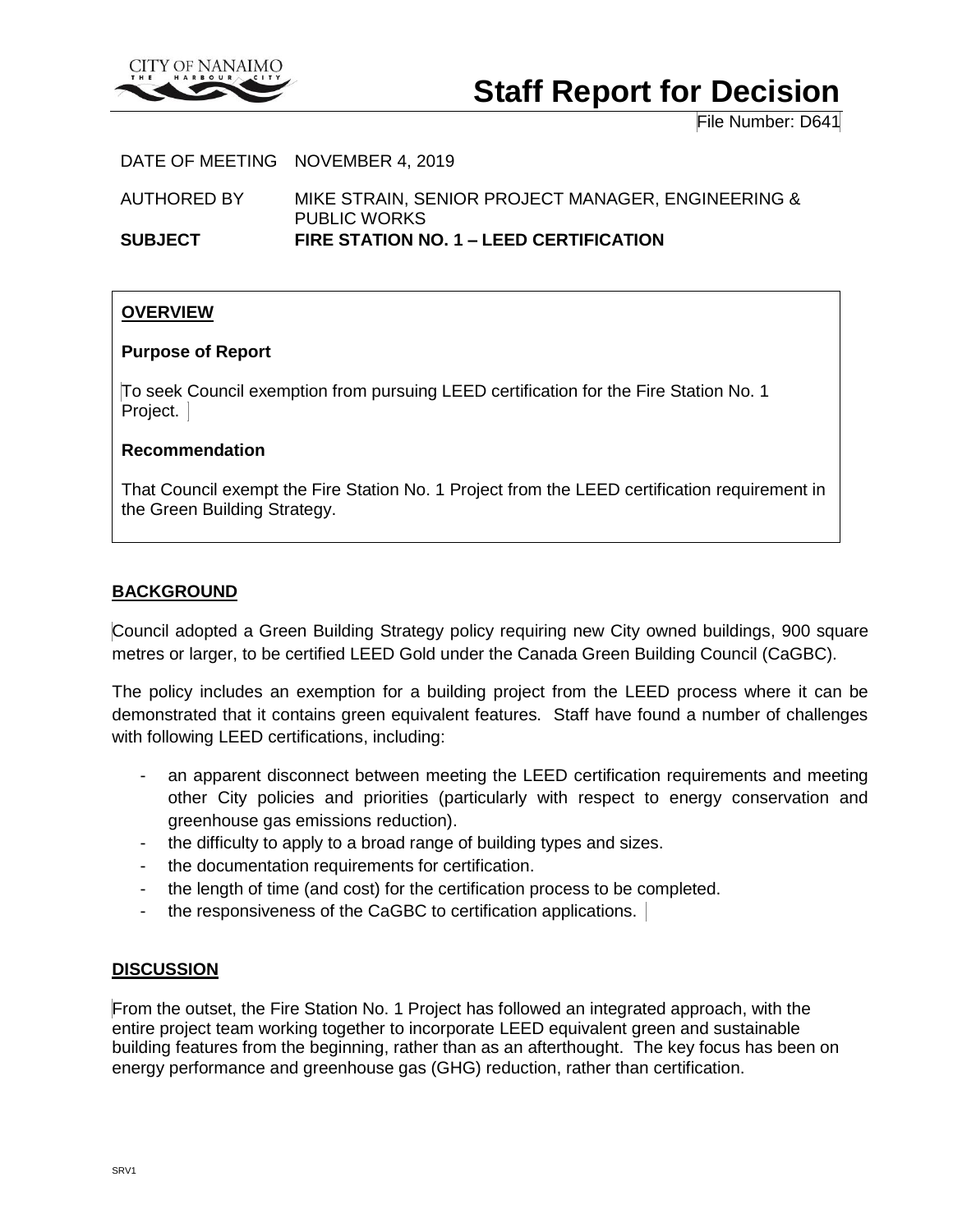

Examples of LEED equivalent and sustainable building features include:

- High energy efficiency: anticipated 25% 31% improvement in general energy use over the MNECB (Model National Energy Code for Buildings).
- Anticipated 22% GHG Reduction compared to the MNECB.
- High efficiency ventilation equipment meeting requirements of Level 3 of the Energy Step Code.
- Double paned / thermally broken windows.
- Low window to wall ratio (19.4%).
- Diversion of storm water from storm system using pavers in parking area.
- Rain gardens to capture and clean storm water.
- Incorporating low flow, ultra efficient fixtures.
- Automatic bi-fold appliance doors that open and close 5% faster, reducing heat loss.
- Motion sensor lighting.
- Use of LED lighting and natural lighting.
- Electric vehicle charging stations.
- Indoor and outdoor bicycle racks.

It is estimated that the professional fee for pursuing LEED certification would be around \$200,000, would require additional staff resources, and add approximately four months to the design period. If LEED Gold is required, further potential cost increases can be anticipated for construction, and are estimated at approximately 5% to 8% of the construction costs.

The intent of the request for exemption from the LEED certification is to avoid financial and schedule burden brought about by onerous documentation requirements.

# **OPTIONS**

- 1. That Council exempt the Fire Station No. 1 Project from the LEED certification requirement in the Green Building Strategy.
	- Although a formal certificate would not be received, by incorporating LEED equivalent green and sustainable building features, many of the benefits of LEED will still be realised. Existing project timelines for design, tendering, and construction would not be affected, and there is no impact to design and construction costs.
- 2. That Council not exempt the Fire Station No. 1 from the LEED certification process.
	- This option would provide the Fire Station No. 1 with formal LEED certification; however, would impact design and construction costs, schedule, and require additional staff resources to manage the LEED certification process. This would delay the design, tendering, and construction. The additional costs for fees or construction impacts are not currently included in the budget.